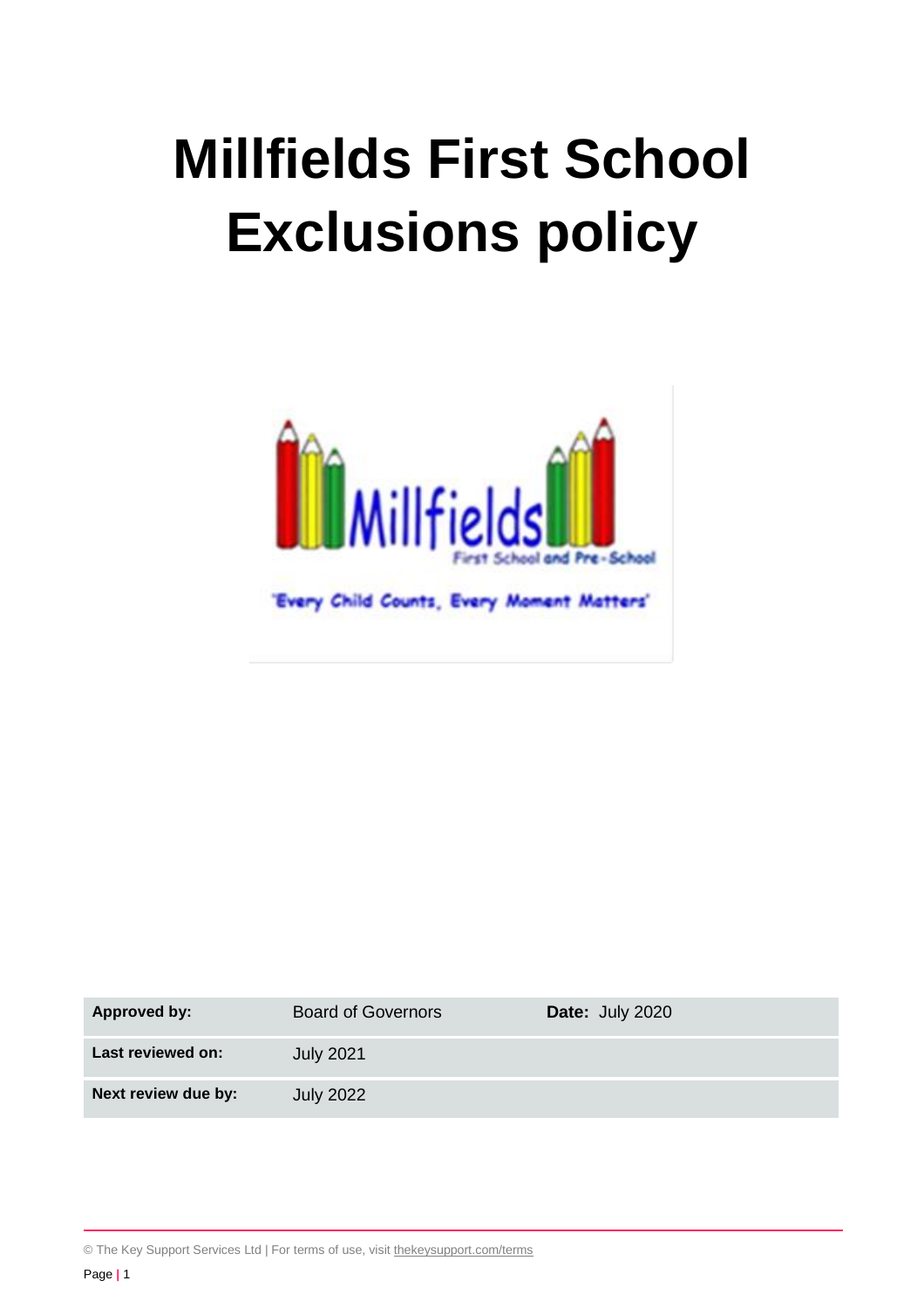# **Contents**

# **1. Aims**

Our school aims to ensure that:

- The exclusions process is applied fairly and consistently
- The exclusions process is understood by governors, staff, parents and pupils
- > Pupils in school are safe and happy
- Pupils do not become NEET (not in education, employment or training)

# **2. Legislation and statutory guidance**

This policy is based on statutory guidance from the Department for Education: Exclusion from maintained [schools, academies and pupil referral units \(PRUs\) in England.](https://www.gov.uk/government/publications/school-exclusion)

It is based on the following legislation, which outline schools' powers to exclude pupils:

- Section 52 of the [Education Act 2002,](http://www.legislation.gov.uk/ukpga/2002/32/section/52) as amended by the [Education Act 2011](http://www.legislation.gov.uk/ukpga/2011/21/contents/enacted)
- [The School Discipline \(Pupil Exclusions and Reviews\) \(England\) Regulations 2012](http://www.legislation.gov.uk/uksi/2012/1033/made)
- Sections 64-68 of the [School Standards and Framework Act 1998](http://www.legislation.gov.uk/ukpga/1998/31)

In addition, the policy is based on:

- ▶ Part 7, chapter 2 of the [Education and Inspections Act 2006,](http://www.legislation.gov.uk/ukpga/2006/40/part/7/chapter/2) which looks at parental responsibility for excluded pupils
- Section 579 of the [Education Act 1996,](http://www.legislation.gov.uk/ukpga/1996/56/section/579) which defines 'school day'
- The [Education \(Provision of Full-Time Education for Excluded Pupils\)](http://www.legislation.gov.uk/uksi/2007/1870/contents/made) (England) Regulations 2007, as amended b[y The Education \(Provision of Full-Time Education for Excluded Pupils\) \(England\)](http://www.legislation.gov.uk/uksi/2014/3216/contents/made)  [\(Amendment\) Regulations 2014](http://www.legislation.gov.uk/uksi/2014/3216/contents/made)

# **3. The decision to exclude**

<sup>©</sup> The Key Support Services Ltd | [thekeysupport.com/terms](https://thekeysupport.com/terms-of-use)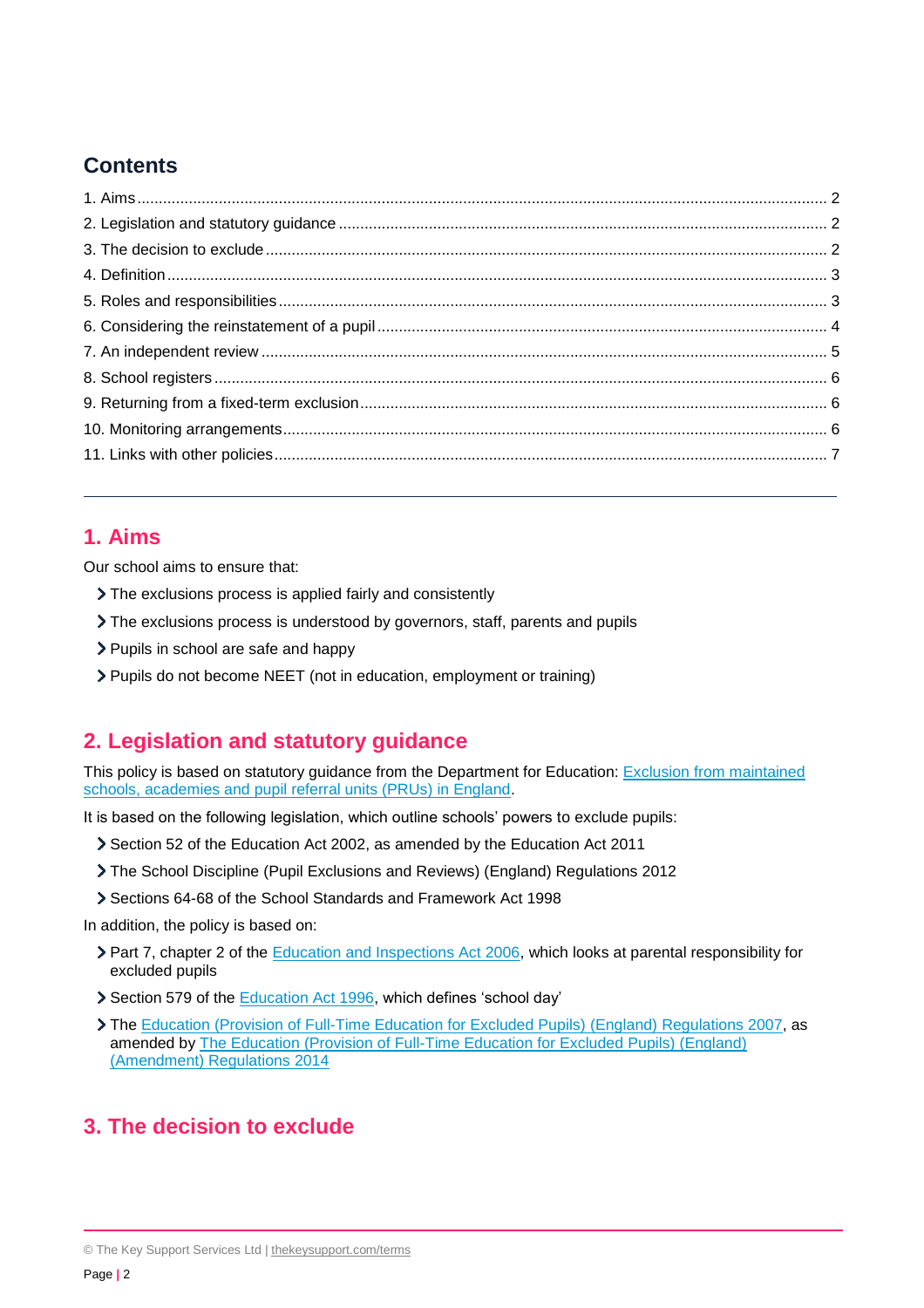Only the headteacher, or acting headteacher, can exclude a pupil from school. A permanent exclusion will be taken as a last resort.

Our school is aware that off-rolling is unlawful. Ofsted defines off-rolling as:

"…the practice of removing a pupil from the school roll without a formal, permanent exclusion or by encouraging a parent to remove their child from the school roll, when the removal is primarily in the interests of the school rather than in the best interests of the pupil."

We are committed to following all statutory exclusions procedures to ensure that every child receives an education in a safe and caring environment.

A decision to exclude a pupil will be taken only:

- In response to serious or persistent breaches of the school's behaviour policy, **and**
- If allowing the pupil to remain in school would seriously harm the education or welfare of others

Before deciding whether to exclude a pupil, either permanently or for a fixed period, the headteacher will:

- Consider all the relevant facts and evidence, including whether the incident(s) leading to the exclusion were provoked
- Allow the pupil to give their version of events
- Consider if the pupil has special educational needs (SEN)

### **4. Definition**

For the purposes of exclusions, school day is defined as any day on which there is a school session. Therefore, TED or staff training days do not count as a school day.

# **5. Roles and responsibilities**

#### **5.1 The headteacher**

#### **Informing parents**

The headteacher will immediately provide the following information, in writing, to the parents of an excluded pupil:

- > The reason(s) for the exclusion
- The length of a fixed-term exclusion or, for a permanent exclusion, the fact that it is permanent
- Information about parents' right to make representations about the exclusion to the governing board and how the pupil may be involved in this
- Where there is a legal requirement for the governing board to meet to consider the reinstatement of a pupil, and that parents have a right to attend a meeting, be represented at a meeting (at their own expense) and to bring a friend

The headteacher will also notify parents by the end of the afternoon session on the day their child is excluded that for the first 5 school days of an exclusion, or until the start date of any alternative provision where this is earlier, parents are legally required to ensure that their child is not present in a public place during school hours without a good reason. Parents may be given a fixed penalty notice or prosecuted if they fail to do this.

If alternative provision is being arranged, the following information will be included when notifying parents of an exclusion:

- The start date for any provision of full-time education that has been arranged
- The start and finish times of any such provision, including the times for morning and afternoon sessions, where relevant

© The Key Support Services Ltd | [thekeysupport.com/terms](https://thekeysupport.com/terms-of-use)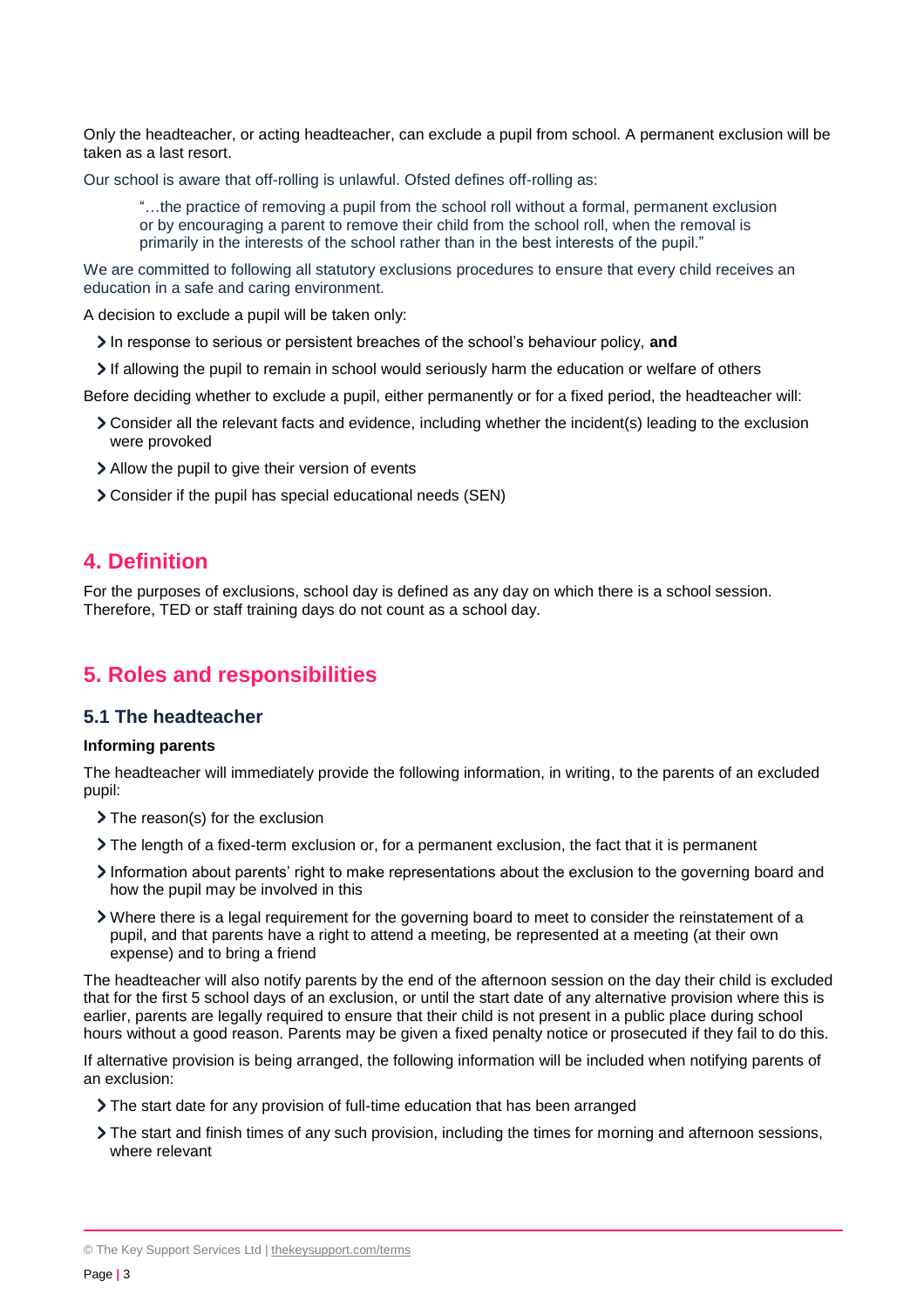- > The address at which the provision will take place
- Any information required by the pupil to identify the person they should report to on the first day

Where this information on alternative provision is not reasonably ascertainable by the end of the afternoon session, it may be provided in a subsequent notice, but it will be provided no later than 48 hours before the provision is due to start. The only exception to this is where alternative provision is to be provided before the sixth day of an exclusion, in which case the information can be provided with less than 48 hours' notice with parents' consent.

#### **Informing the governing board and local authority**

The headteacher will immediately notify the governing board and the local authority (LA) of:

- A permanent exclusion, including when a fixed-period exclusion is made permanent
- Exclusions which would result in the pupil being excluded for more than 5 school days (or more than 10 lunchtimes) in a term
- Exclusions which would result in the pupil missing a public examination

For a permanent exclusion, if the pupil lives outside the LA in which the school is located, the headteacher will also immediately inform the pupil's 'home authority' of the exclusion and the reason(s) for it without delay.

For all other exclusions, the headteacher will notify the governing board and LA once a term, and the Chair of Governors as soon as possible.

#### **5.2 The governing board**

Responsibilities regarding exclusions is delegated to Curriculum Committee consisting of at least 3 governors.

The Curriculum Committee has a duty to consider the reinstatement of an excluded pupil (see section 6).

Within 14 days of receipt of a request, the governing board will provide the secretary of state and the LA with information about any exclusions in the last 12 months.

For a fixed-period exclusion of more than 5 school days, the governing board will arrange suitable full-time education for the pupil. This provision will begin no later than the sixth day of the exclusion.

#### **5.3 The LA**

For permanent exclusions, the LA is responsible for arranging suitable full-time education to begin no later than the sixth day of the exclusion.

# **6. Considering the reinstatement of a pupil**

The Curriculum Committee will consider the reinstatement of an excluded pupil within 15 school days of receiving the notice of the exclusion if:

- The exclusion is permanent
- It is a fixed-term exclusion which would bring the pupil's total number of school days of exclusion to more than 15 in a term
- It would result in a pupil missing a public examination

If requested to do so by parents, the Curriculum Committee will consider the reinstatement of an excluded pupil within 50 school days of receiving notice of the exclusion if the pupil would be excluded from school for more than 5 school days, but less than 15, in a single term.

Where an exclusion would result in a pupil missing a public examination, the Curriculum Committee will consider the reinstatement of the pupil before the date of the examination. If this is not practicable, the chair of the governing board (or the vice-chair where the chair is unable to make this consideration) will consider the exclusion independently and decide whether or not to reinstate the pupil.

The Curriculum Committee can either:

<sup>©</sup> The Key Support Services Ltd | [thekeysupport.com/terms](https://thekeysupport.com/terms-of-use)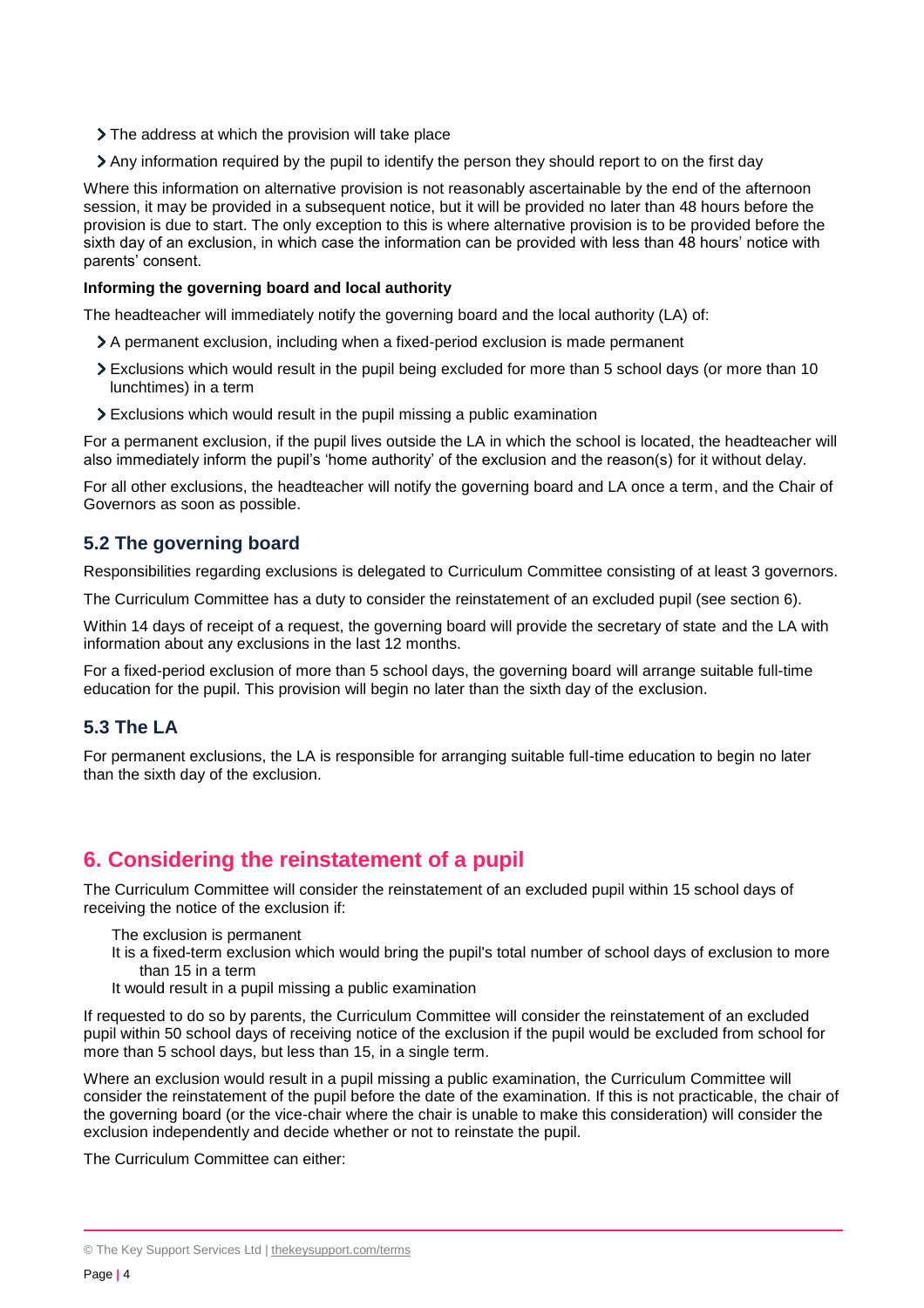- Decline to reinstate the pupil, or
- Direct the reinstatement of the pupil immediately, or on a particular date

In reaching a decision, the Curriculum Committee will consider whether the exclusion was lawful, reasonable and procedurally fair and whether the headteacher followed their legal duties. They will decide whether or not a fact is true 'on the balance of probabilities', which differs from the criminal standard of 'beyond reasonable doubt', as well as any evidence that was presented in relation to the decision to exclude.

Minutes will be taken of the meeting, and a record of evidence considered kept. The outcome will also be recorded on the pupil's educational record.

The Curriculum Committee will notify, in writing, the headteacher, parents and the LA of its decision, along with reasons for its decision, without delay.

Where an exclusion is permanent, the Curriculum Committee's decision will also include the following:

> The fact that it is permanent

- Notice of parents' right to ask for the decision to be reviewed by an independent review panel, and:
	- The date by which an application for an independent review must be made
	- The name and address to whom an application for a review should be submitted
	- That any application should set out the grounds on which it is being made and that, where appropriate, reference to how the pupil's SEN are considered to be relevant to the exclusion
	- That, regardless of whether the excluded pupil has recognised SEN, parents have a right to require the LA to appoint an SEN expert to attend the review
	- Details of the role of the SEN expert and that there would be no cost to parents for this appointment
	- That parents must make clear if they wish for an SEN expert to be appointed in any application for a review
	- That parents may, at their own expense, appoint someone to make written and/or oral representations to the panel, and parents may also bring a friend to the review
- That if parents believe that the exclusion has occurred as a result of discrimination, they may make a claim under the Equality Act 2010 to the first-tier tribunal (special educational needs and disability), in the case of disability discrimination, or the county court, in the case of other forms of discrimination. A claim of discrimination made under these routes should be lodged within 6 months of the date on which the discrimination is alleged to have taken place

# **7. An independent review**

If parents apply for an independent review, the LA will arrange for an independent panel to review the decision of the governing board not to reinstate a permanently excluded pupil.

Applications for an independent review must be made within 15 school days of notice being given to the parents by the Curriculum Committee of its decision to not reinstate a pupil.

A panel of 3 or 5 members will be constituted with representatives from each of the categories below. Where a 5-member panel is constituted, 2 members will come from the school governors category and 2 members will come from the headteacher category.

- A lay member to chair the panel who has not worked in any school in a paid capacity, disregarding any experience as a school governor or volunteer
- School governors who have served as a governor for at least 12 consecutive months in the last 5 years, provided they have not been teachers or headteachers during this time
- Headteachers or individuals who have been a headteacher within the last 5 years

<sup>©</sup> The Key Support Services Ltd | [thekeysupport.com/terms](https://thekeysupport.com/terms-of-use)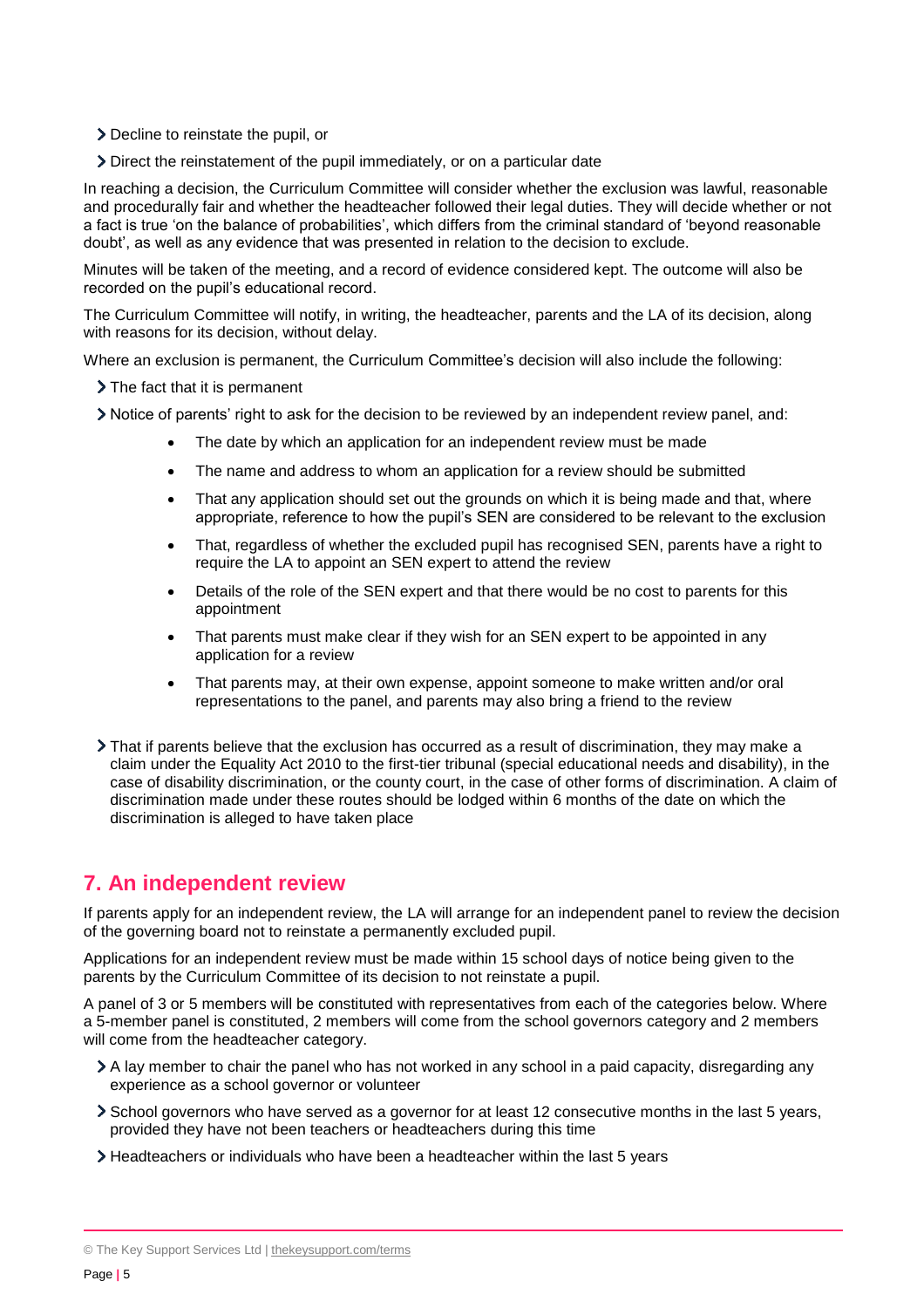A person may not serve as a member of a review panel if they:

- Are a member of the LA, or governing board of the excluding school
- Are the headteacher of the excluding school, or have held this position in the last 5 years
- Are an employee of the LA, or the governing board, of the excluding school (unless they are employed as a headteacher at another school)
- Have, or at any time have had, any connection with the LA, school, governing board, parents or pupil, or the incident leading to the exclusion, which might reasonably be taken to raise doubts about their impartially
- Have not had the required training within the last 2 years (see appendix 1 for what training must cover)

A clerk will be appointed to the panel.

The independent panel will decide one of the following:

- Uphold the governing board's decision
- Recommend that the governing board reconsiders reinstatement
- Quash the governing board's decision and direct that they reconsider reinstatement (only when the decision is judged to be flawed)

The panel's decision can be decided by a majority vote. In the case of a tied decision, the chair has the casting vote.

## **8. School registers**

A pupil's name will be removed from the school admissions register if:

- 15 school days have passed since the parents were notified of the exclusion panel's decision to not reinstate the pupil and no application has been made for an independent review panel, or
- The parents have stated in writing that they will not be applying for an independent review panel

Where an application for an independent review has been made, the governing board will wait until that review has concluded before removing a pupil's name from the register.

Where alternative provision has been made for an excluded pupil and they attend it, code B (education offsite) or code D (dual registration) will be used on the attendance register.

Where excluded pupils are not attending alternative provision, code E (absent) will be used.

## **9. Returning from a fixed-term exclusion**

Following a fixed-term exclusion, a re-integration meeting will be held involving the pupil, parents, a member of senior staff and other staff, where appropriate.

The following measures may be implemented when a pupil returns from a fixed-term exclusion:

- Agreeing a behaviour contract
- > Agreeing reasonable adaptations
- Internal isolation/ time in another classroom

## **10. Monitoring arrangements**

The Head Teacher monitors the number of exclusions every term and reports back to the governors. They also liaise with the local authority to ensure suitable full-time education for excluded pupils.

<sup>©</sup> The Key Support Services Ltd | [thekeysupport.com/terms](https://thekeysupport.com/terms-of-use)